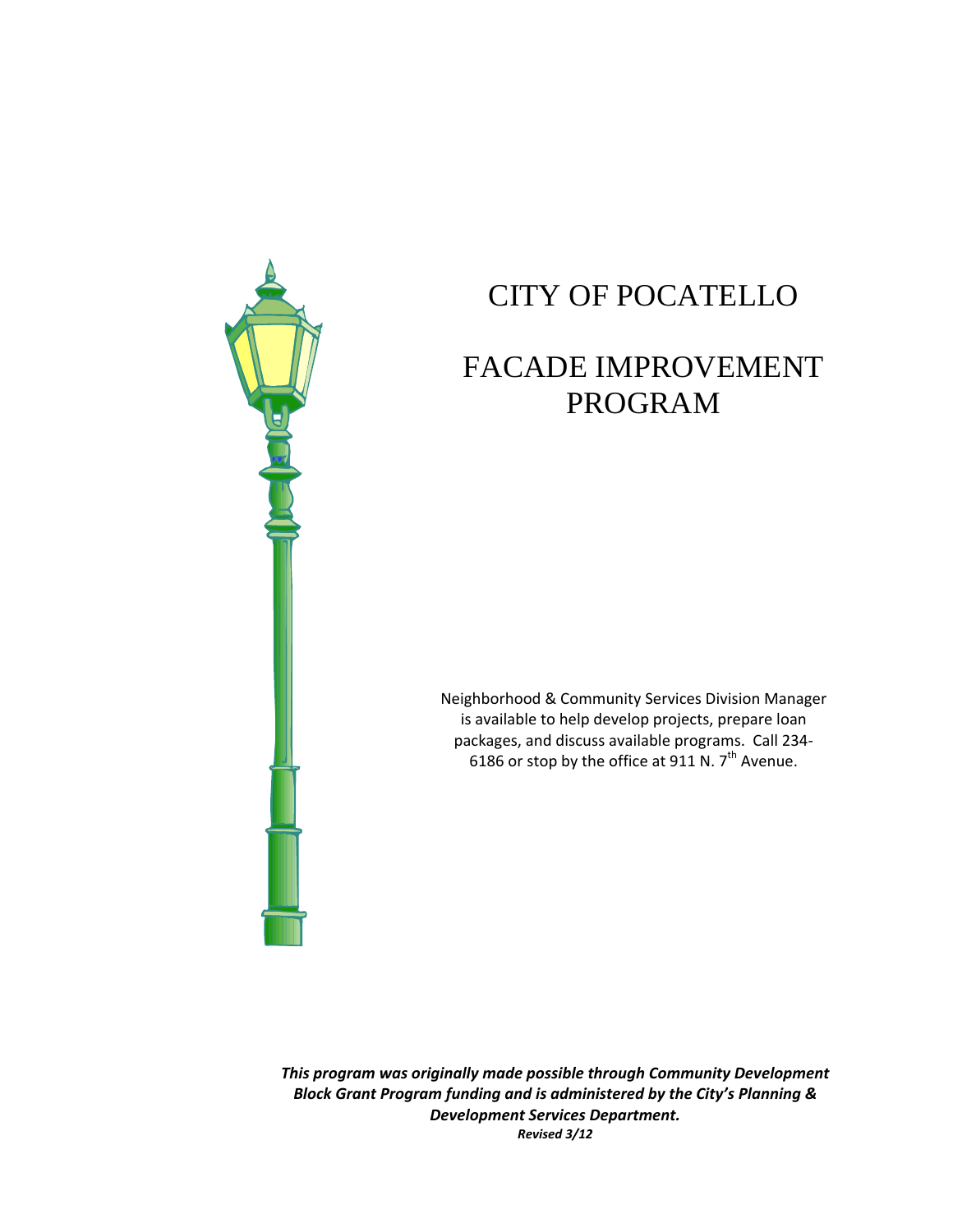# **ACTIVITIES**

The Facade Improvement Program is available to help rehabilitate buildings within the Business Improvement District and the designated Warehouse Historic District of the City. An applicant may take advantage of the activities within the program independently or combine them into one project. The maximum loan and/or grant amount will be determined by the City's Credit Committee and dependent on available funds.

- 1. Sign/Awning Grant: Grant funds are available to cover 50 percent of costs for new signs and awnings. The maximum grant amount for signs is \$500 and the maximum grant amount for awnings is \$50 per lineal foot of awning up to a maximum of \$1,500 (30 feet). All signs and awnings must be reviewed and approved by the Pocatello Historic Preservation Commission, whether or not the property is located in the Downtown Historic District. Signs identifying businesses for less than 12 months will require repayment of grant funds. Awnings will become permanent fixtures of buildings for a minimum of five years and may contain signage on a detachable valance only. Awning frames and coverings damaged during the five‐year period shall be promptly repaired/replaced at owner's cost. The grant funds may not be used on a building facade from which identified historic signs (those identified in the 1992 Historic Sign Survey) have been removed.
- 2. Intrusive Element Removal Grant: Grant funds are available to cover 50 percent of the costs for removal of intrusive elements (nonconforming signs, false building fronts and coverings, unused utilities, etc.). The intrusive element removal activity must be part of an overall facade improvement project that must be completed within 12 months of grant approval.
- 3. Facade Improvement Loan: Loan funds are available at 0 percent interest rate, subject to the following repayment terms, to cover 90 percent of the cost of the façade improvement project. Ten percent of the project cost shall be invested by the Owner, with at least 5 percent cash and up to 5 percent in other in‐kind contributions. Payment of the loan may be deferred for up to two years after which the loan must be repaid over a five‐year term.

All intrusive elements (nonconforming signs, false building fronts and coverings, unused utilities, etc.) shall be removed from a facade for which grant funds are used. Intrusive but operational utility service lines must be relocated when feasible.

## **ELIGIBLE AREAS**

Owners of property located within the areas known as the Business Improvement District and Warehouse Historic District are eligible to make application for assistance (see attached maps). These areas have been found to be in need of revitalization and strengthening to ensure they will contribute to the economic and social well‐being of the City.

#### **ELIGIBLE IMPROVEMENTS**

Funding under the Façade Improvement Program can be used to pay all costs directly attributable to the improvement of the first or principal façade; other street or alley corner facades also may be considered. These costs may include labor, materials, and engineering or architectural services. Examples of eligible façade improvements include, but are not limited to: masonry cleaning, cornice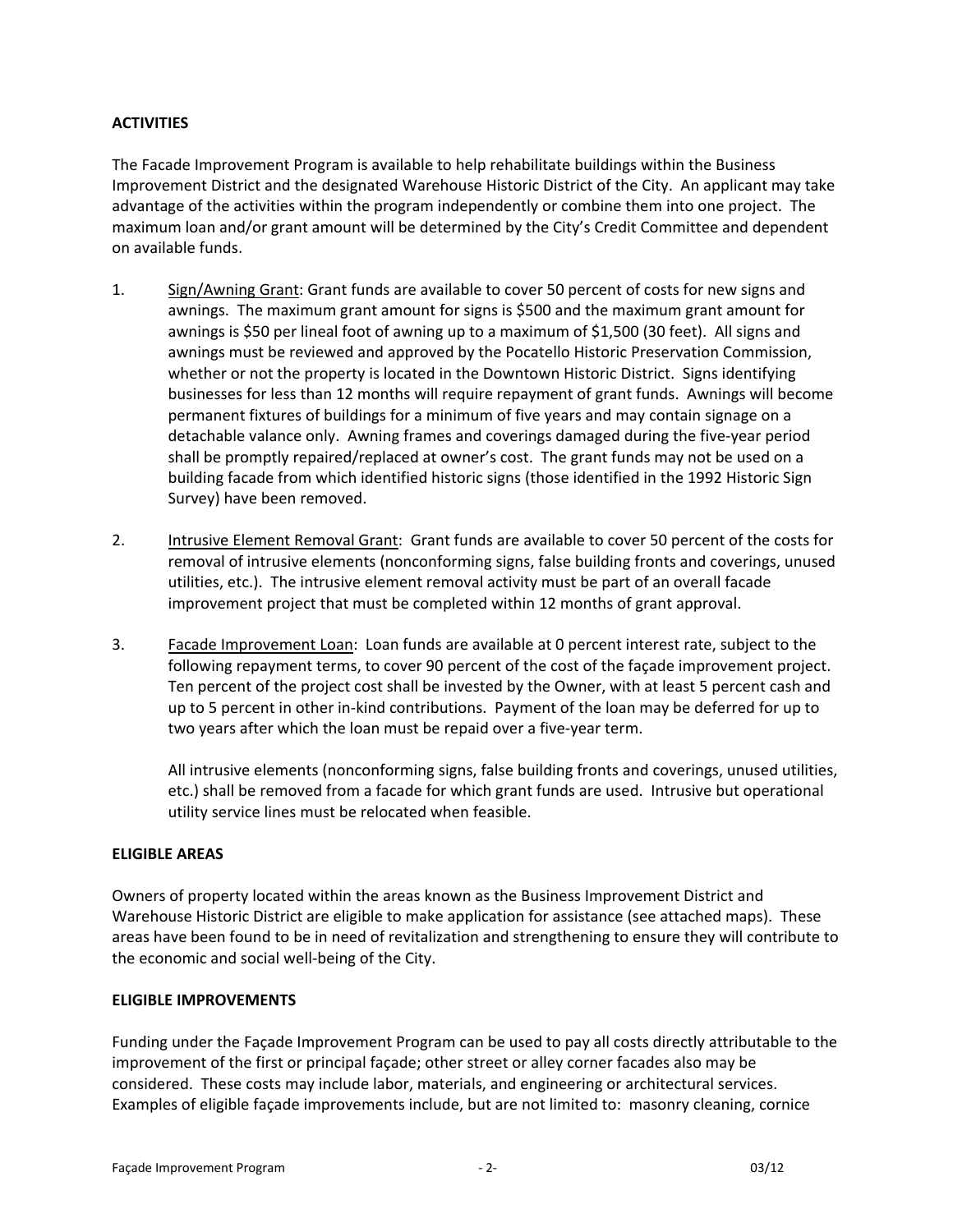restoration, removal of secondary siding, exterior painting, installation, replacement or repair of canopies and window awnings, replacement or repair of gutters and rain spouts, removal of fire escapes and old signs, removal and relocation of exterior utility services, and installation of new signage which are compatible with the building and enhance pedestrian orientation to the area.

# **REQUIRED IMPROVEMENTS**

Participants in the Facade Improvement Program must make all exterior building/safety improvements necessary to comply with applicable Building Department requirements and minimum maintenance requirements set forth by the Historic Preservation Commission and the Pocatello Municipal Code, including removal of exterior non-functioning utility services, which include the following items. Participants in the Sign/Awning Grant activity must complete numbers 5 and 6.

- 1. Windows--in place, glazed, trim completed and painted;
- 2. Doors‐‐operable, matching store front;
- 3. Woodwork‐‐sound, primed and painted, no missing pieces;
- 4. Masonry‐‐sound, intact, joints tuck‐pointed, stripped, sealed and/or painted with approved materials, broken or missing units replaced;
- 5. Missing items shall be replaced and all components shall be securely and appropriately affixed;
- 6. All surfaces shall be sealed to prevent moisture from entering into building materials.

# **DESIGN GUIDELINES**

All project designs must be reviewed by the Pocatello Historic Preservation Commission (HPC) following their established design guidelines, and receive a Certificate of Appropriateness. Projects for buildings located in the designated Downtown Historic District or identified as "significant" on any historic survey shall meet the Secretary of the Interior's Standards for Rehabilitation (see "Other Project Requirements below)<sup>1</sup>. For projects on buildings outside the Downtown Historic District, the City will apply the following design standards:

- 1. The street level of facades should be "pedestrian friendly", with abundant windows, inviting entrances and canopies or awnings sheltering the sidewalk.
- 2. Rehabilitation or remodeling projects should not ignore upper stories of buildings, taking them into account both in maintenance and design. Screening whole facades will not be a cost eligible item.
- 3. Design for individual buildings should take into account the surrounding structures, seeking to preserve elements that link buildings within a block, such as height, cornices, window patterns or materials.

## **BIDS**

 $\overline{a}$ 

After the HPC has approved the proposed scope of work, the applicant shall obtain at least two qualified bids. One of the bids may be from the Owner if the Owner is a licensed contractor. Bid forms must be preapproved by the City.

 $1$  This program is not related in any way to the federal tax credit incentives available through the Tax Reform Act of 1986. Owners interested in the federal tax credit program should contact the State Historic Preservation Office of the Idaho Historical Society, 210 Main Street, Boise, Idaho 83702, phone (208) 334-3847.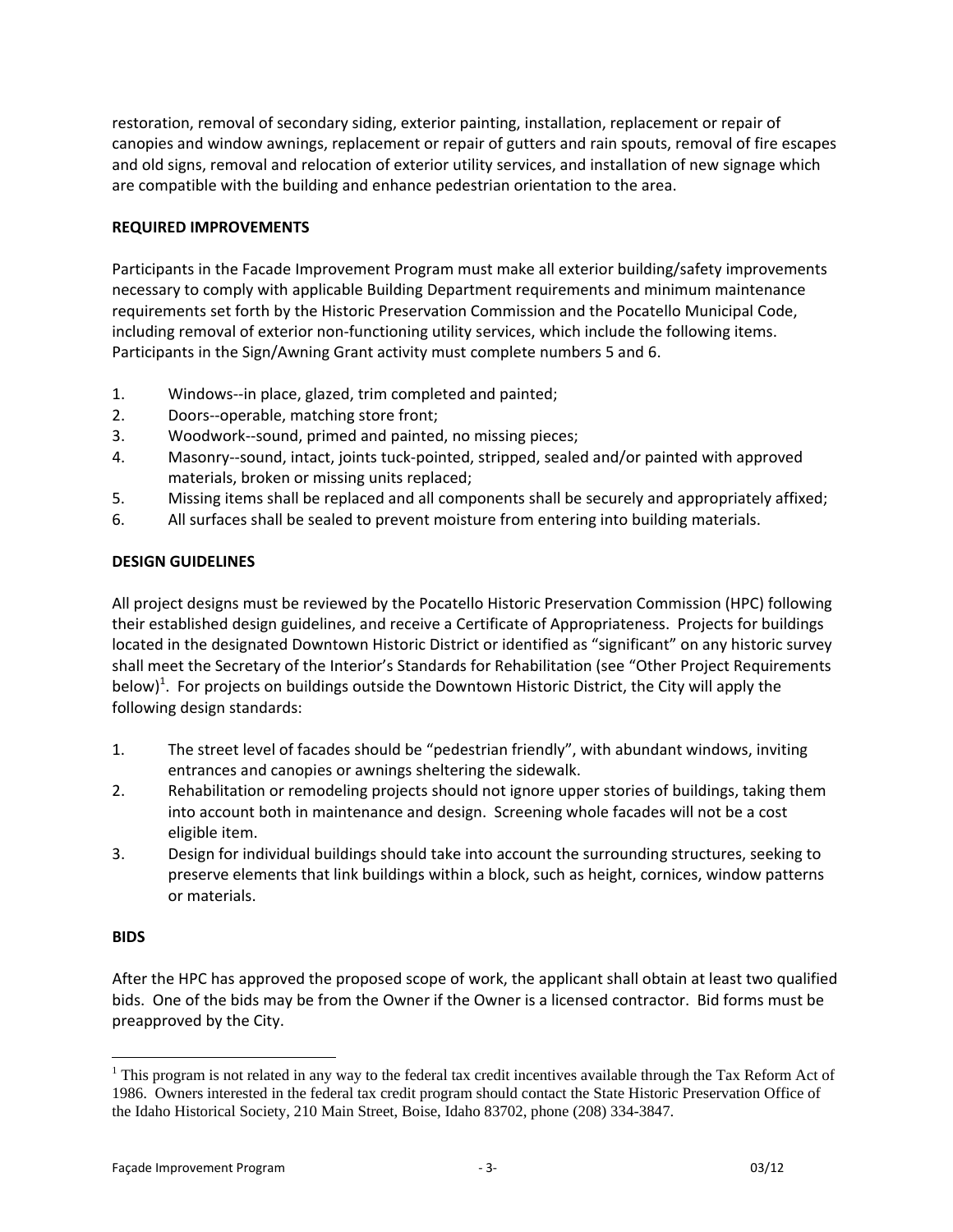### **APPROVAL OF WORK**

The City shall have the final authority to determine the eligibility of all proposed work. The City will require that all applicable City, State and Federal codes and requirements be met including securing the appropriate permits for the project work.

Once the loan is approved by the Credit Committee and the terms determined, loan documents will be executed including a Deed of Trust and Promissory Note, and a construction contract will be prepared and executed between the owner and contractor. After the loan documents and construction contracts have been completed, a preconstruction conference will be held with City staff, construction contractor and Owner. The purpose of the preconstruction conference is to review reporting requirements and to identify and resolve any problems before the project starts.

Work may begin only after the "Notice to Proceed" has been issued. Progress inspections can be required and loan disbursements will be made based on the percentage of project completion. Owner's funds will be used first.

A 10 percent contingency will be withheld until project completion.

### **DISBURSEMENT**

City loan funds will be disbursed after all private matching funds have been expended as shown by original receipts presented to the City and only for work which has been satisfactorily completed as specified in the Contract.

## **SECURITY**

All Facade Improvement Loans will be secured by liens on the subject property. Security will be taken in the form of a Deed of Trust. The post-City loan debt to value ratio on the building may not exceed 100% of the county's assessed valuation, unless supported by an appraisal from a City‐approved appraiser. In rare instances, the City may secure the lien on another property owned by the Owner within the City limits.

## **PROPERTY TAXES, SPECIAL ASSESSMENTS**

No financial assistance will be provided from the Façade Improvement Program if property taxes or special assessments are in arrears.

#### **PERMANENT DISPLACEMENT**

No financial assistance will be provided if the project involves the permanent and involuntary displacement of tenants unless the Owner agrees to provide financial assistance to the tenants at levels consistent with the Federal Relocation and Real Property Acquisition Act, as amended, and furnishes proof that he is doing so. Such assistance granted will not, however, be counted in the private matching funds requirement. Costs for temporary relocation will be allowable as a project cost.

#### **OTHER PROJECT REQUIREMENTS**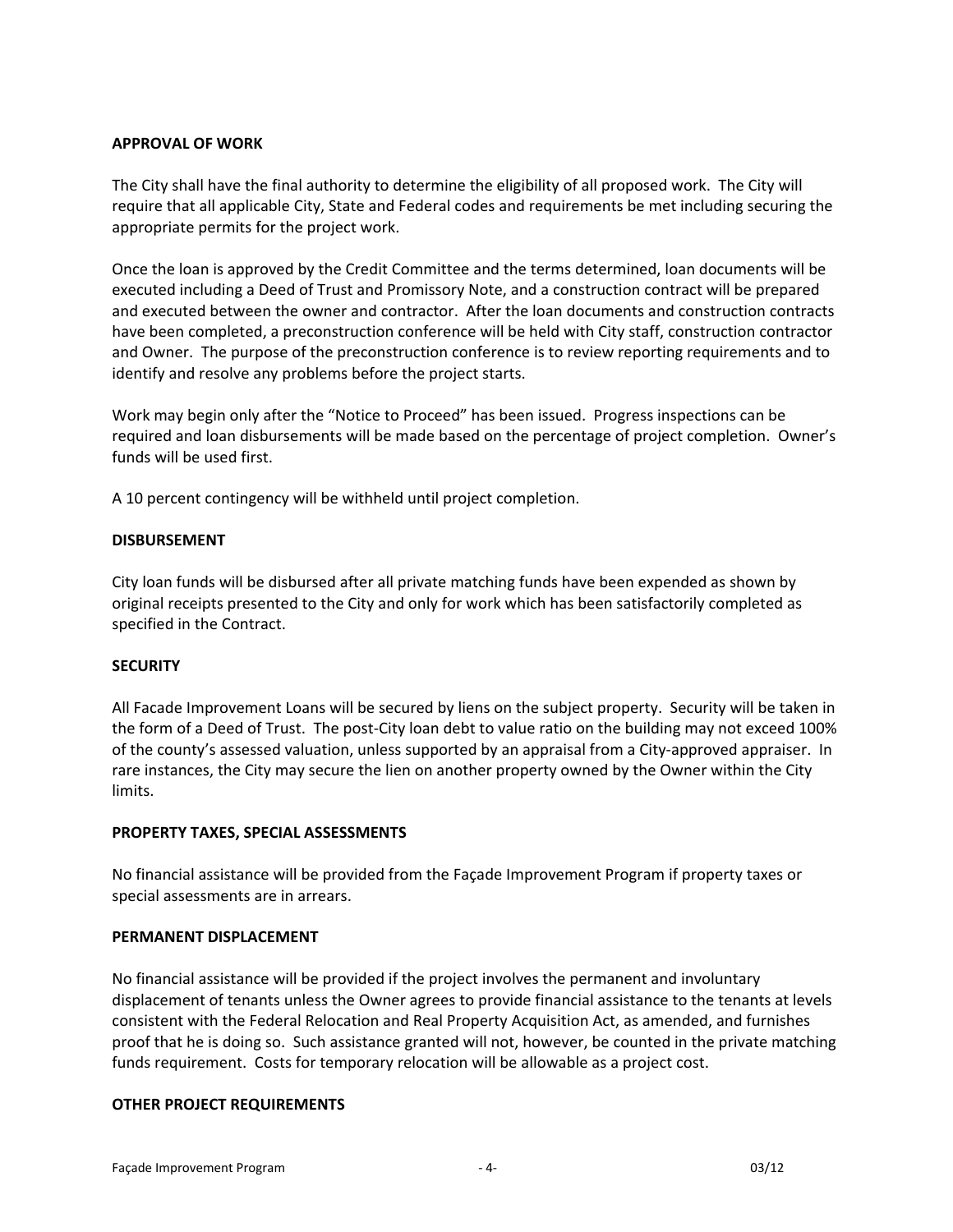- 1. Lead‐Based Paint Prohibition: The use of lead‐based paint in facade projects is prohibited.
- 2. Historic Preservation Review: Any building over 45 years old that is listed on or eligible for listing on the National Register of Historic Places (NRHP) must undergo scrutiny by the City's Historic Preservation Commission and State Historical Society to determine if the proposed work would have an effect on the historic resource. At a minimum, all work on historic buildings, whether in the Downtown Historic District or for building considered "significant" must meet the Secretary of the Interior's Standards for Rehabilitation. In addition, exterior work on structures will be subject to review by the Historic Preservation Commission before a building permit can be issued.
- 3. Equal Employment Opportunity: The Owner shall comply with all applicable provisions of federal statutes and regulations concerning equal employment opportunities for persons engaged in work undertaken in connection with program assistance.
- 4. Permit Requirement: The Owner will be responsible for securing all City‐required permits and must present all Certificate(s) of Appropriateness and an Occupancy Permit prior to full disbursement of program funds for work upon which a permit was required.
- 5. Inspection: The Owner shall permit inspection of the property by personnel for compliance with all City Codes and ordinances and such other inspections deemed necessary in connection with the property, the rehabilitation work, and all contracts, materials, equipment, machinery, fixtures, payrolls and conditions of employment pertaining to work.
- 6. Eligible Contractors: The Owner shall award contracts for work only to contractors who are currently licensed by the City and/or as otherwise required for the planned work and able to demonstrate their ability to complete the necessary work. Contractors must also show evidence of adequate liability and worker's compensation. Lien releases are to be signed by the contractor and filed with the City prior to final disbursement.
- 7. Bonus, Commission or Fee: The Owner shall not pay any bonus, commission or fee or other payment for the purpose of obtaining approval of the loan application or any other approval or concurrence required to complete the work.
- 8. Title Insurance: For projects over \$5,000 the City shall require the Owner to provide the City of Pocatello with acceptable title insurance coverage. Provision of title insurance shall be an acceptable project cost.
- 9. Loan Contingency: An amount not less than 10 percent of the budgeted cost of all improvements may be included in the loan budget to cover cost overruns and required construction changes during construction period. The Owner must authorize the use of this contingency by written, signed change order and the City of Pocatello must approve the disbursement. Should funds remain in the contingency account after project completion, it will be credited against the loan principal.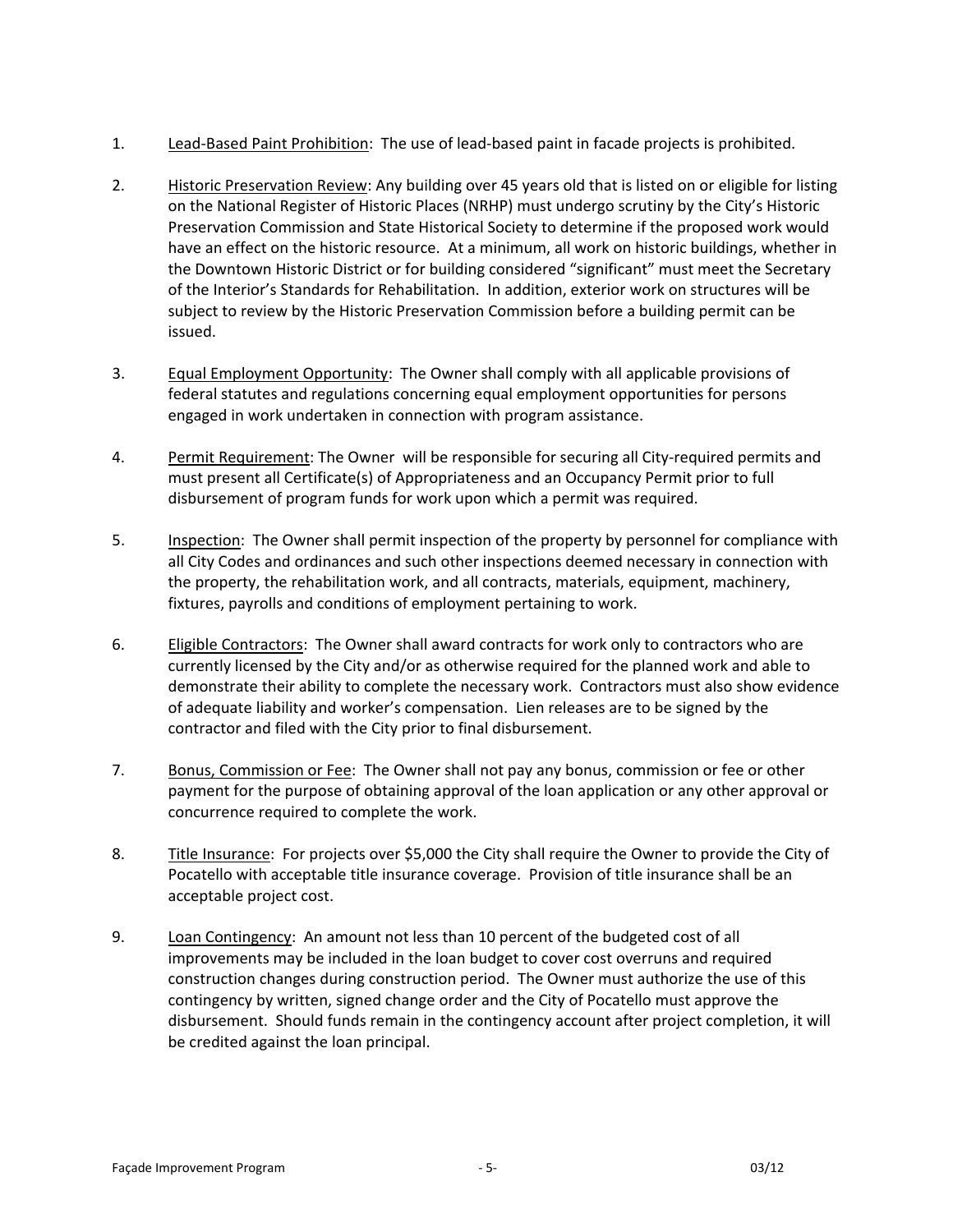- 10. Civil Rights: The Owner shall not discriminate upon the basis of race, color, sex, marital status, handicap, religion or national origin in the sale, lease, rental, use or occupancy of the property to be assisted.
- 11. Records: The Owner shall keep such records as may be required by the City in connection with the project.
- 12. Interest of Public Body: The Owner shall allow no member of the governing body of the City of Pocatello and no employee of the City of Pocatello to have any interest, direct or indirect, in the proceeds of any loan or any contract entered into by the borrower for the performance of work financed, in whole or in part, with the proceeds of the loan.

## **APPLICATION PROCESS**

When an application is submitted and includes all of the required information, the process for review and approval will be approximately four (4) weeks. The City's Credit Committee will make a determination on approval or disapproval of each application. An appeal of a decision may be made to the City Council within 30 days of receipt of the mailed decision.

- 1. For sign/awning grants, applicant shall submit proof of property ownership and a signed statement that the applicant will repay full grant assistance if assisted signs do not correctly identify a business for a minimum of 12 months or if assisted awnings are removed prior to 60 months after installation, along with a minimum of two bids from licensed contractors and evidence of a City‐approved sign permit application.
- 2. For other façade improvement activities, applicants must complete the attached application forms in their entirety.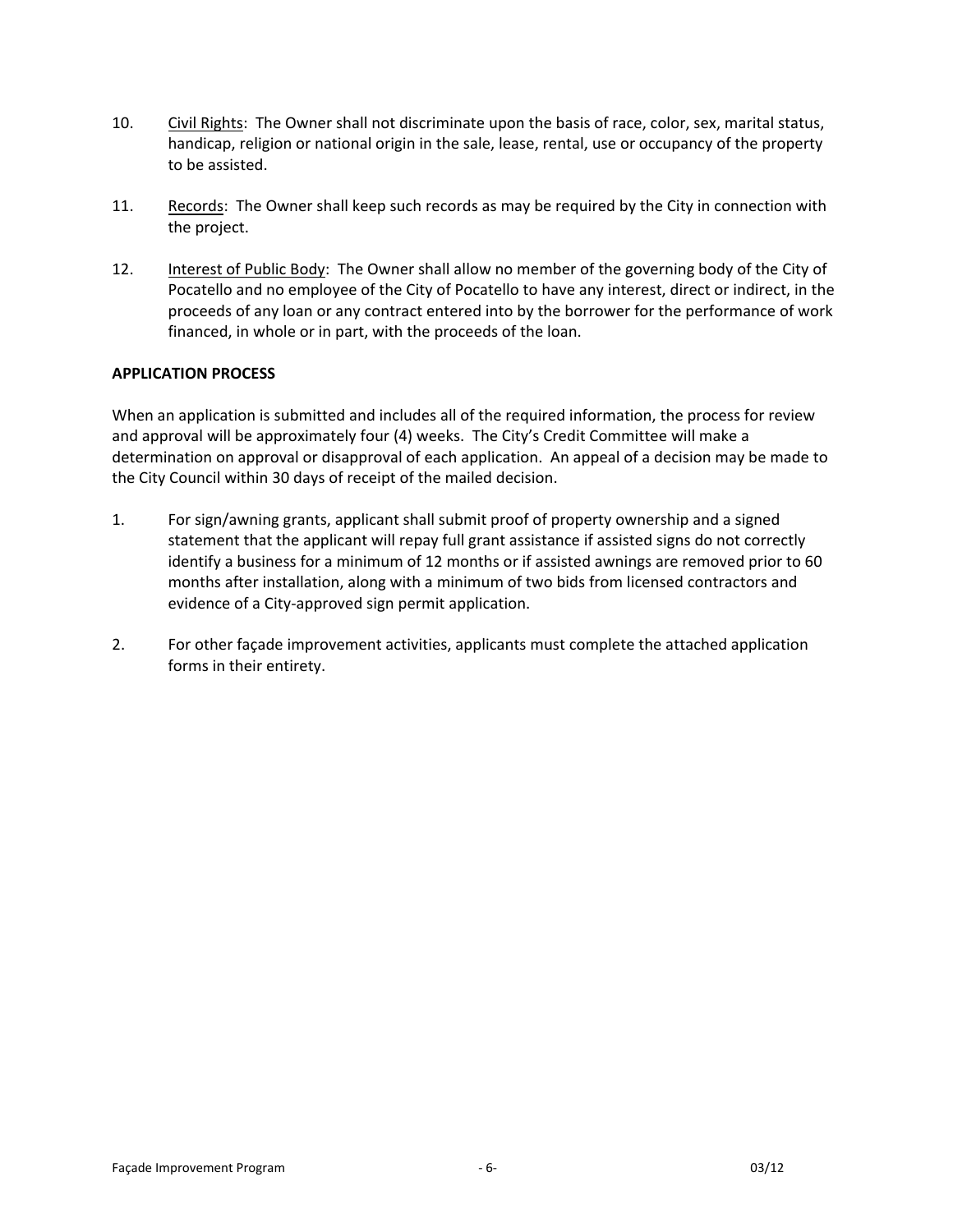#### **FACADE IMPROVEMENT PROGRAM** APPLICATION FOR FUNDING

OWNER/APPLICANT(s): \_\_\_\_\_\_\_\_\_\_\_

#### BUILDING PROJECT ADDRESS: \_\_\_\_\_ \_\_\_\_\_\_\_\_\_\_\_\_\_

**DESCRIPTION OF THE BUILDING AND PROPOSED IMPROVEMENTS:** Please describe the improvements you plan to make to the facade of the building. Attach architect/engineering plans in sufficient detail to determine program compliance as well as pictures, sketches and other descriptive information. Try to convey the "before and after" scenario with particular attention to any historical photos.

## **Please also provide the following information:**

| <b>Building Age</b>          | Number of Stories       | Total Square Footage |
|------------------------------|-------------------------|----------------------|
| <b>Primary Facade Length</b> | Secondary Façade Length | Market Value         |

#### Occupancy type and percentage

| .            |            |                      |
|--------------|------------|----------------------|
| Commercial % | Office %   | <b>Residential %</b> |
| Storage %    | Unusable % | Other %              |

#### Cost Estimate

| <b>Project Element</b>     | <b>Estimated Cost</b> |
|----------------------------|-----------------------|
| <b>Storefront Level</b>    |                       |
| <b>Upper Level</b>         |                       |
| <b>Upper Level</b>         |                       |
| Awnings/Canopies           |                       |
| Signs                      |                       |
| Architect/Engineering Fees |                       |
| Other                      |                       |
| Other                      |                       |
| Contingency (10%)          |                       |
| Total                      |                       |